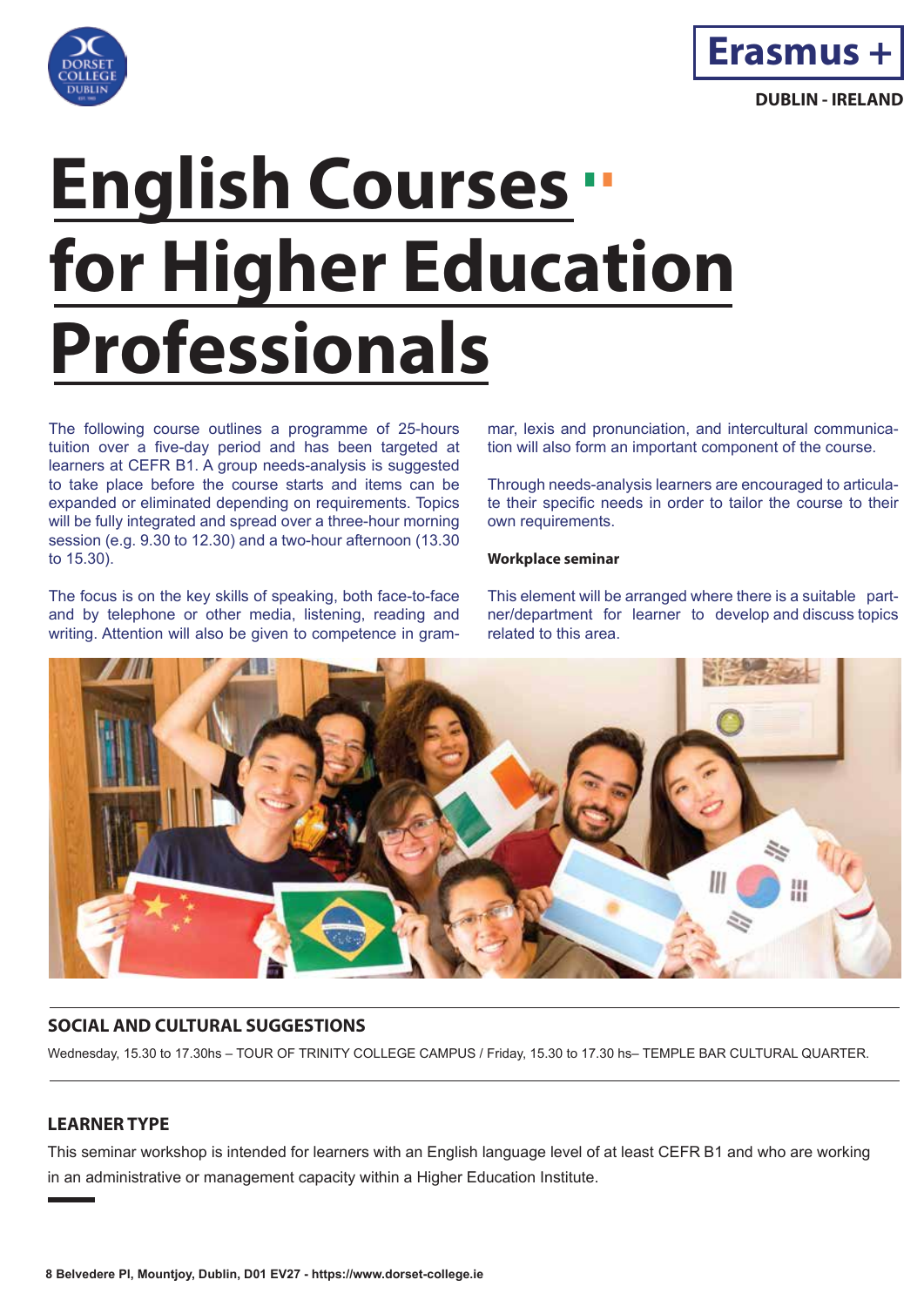

# **1 Getting to know the place <u>Cetting to</u><br>
know the place<br>
and the people**

#### **Speaking**

Introduce self and colleagues (roles in institution /relationships within hierarchy/responsibilities) Welcome visitors /Make invitations Accept or decline invitations Make small talk – travel/weather/hotel etc. Respond to small talk Outline itinerary/schedule Ask questions about itinerary/schedule Suggest/request changes to itinerary/schedule

#### **Listening**

Understand introductions Understand job titles, functions and roles Understand times, dates and locations Follow extended small talk Recognise invitations Assess tone and content in order to interpret intention (e.g. Is an invitation genuine or a matter of form?)

#### **Reading**

Follow an itinerary and identify key information quickly Select dates, times and locations from e-mails or social media **Writing** Write an e-mail making arrangements Write an e-mail confirming arrangements Write an e-mail changing arrangements Write an e-mail making an invitation Write an e-mail accepting an invitation Write an e-mail declining an invitation

#### **Grammar**

Present (including for schedules) & present progressive (including for plans) Present perfect to describe experience & circumstances Simple past Future forms – will/going to

#### **Lexis**

Greetings & introductions Self, nationality, culture Appropriate topics for small talk Appropriate responses to small talk Pronunciation Letters of the alphabet Job titles/academic titles 'ed' endings **Contractions** 





#### **Speaking**

Describe own education and training to date Describe education system in home country and how education is funded Describe standard paths (directly from school/apprenticeships/training/further education/higher education) to work in home country Describe attitudes to education and training Ask about education & training systems in other countries Express opinions of same Compare and contrast different systems Present and defend arguments in favour of or against different systems Present a breakdown of costs for a student in full-time education Suggest ways to fund education Accept & reject suggestions Offer alternatives Defend a decision

#### **Listening**

Follow a detailed description of a person's education and training Follow a detailed description of an unfamiliar education system Follow a detailed description of a variety of paths to work/study Follow a detailed description of attitudes to education and training Understand a variety of opinions of same Understand similarities and differences between different systems Understand arguments in favour of or against different systems Follow a breakdown of costs for a student in full-time education Follow suggestions of ways to fund education Follow arguments and discussion of suggestions, alternatives and final decisions when presented by one person

#### **Reading**

Scan authentic texts related to education to identify key information Skim same to identify general meaning before more intensive reading Identify purpose of text Identify audience

#### **Writing**

Application forms (masters degree/grant or scholarship applications) Statement outlining personal skills and strengths and education to date

#### **Grammar**

Modals of possibility, probability and obligation Conditionals zero to third Comparatives and superlatives Graded adjectives Connectors of contrast and addition

#### **Lexis**

Academic institutions Education systems Academic awards & related terminology Finance in context of education

#### **Pronunciation review**

Strong and weak auxiliaries Silent letters Sentence stress and linking

#### **Other**

Identify false friends in differing terminology regarding qualifications, e.g. Diploma in English has a different meaning to the German/Austrian 'Diplom'



**Erasmus +**

**DUBLIN - IRELAND**

#### **Speaking (including on telephone)**

Describe personal strengths, weaknesses,

personality and character

Ask about same

Compare and contrast same Respond to questions about strengths, weaknes-

ses, personality and character in a professional context

Outline benefits and drawbacks of strengths and weaknesses in professional context Describe knowledge and experience

Respond to questions about professional knowledge and experience

Ask about professional knowledge and experience Describe areas of academic/professional interest Explain reasons for interest Explain plans for personal professional develop-

ment Define transferable skills Define concept of customer (students/internal customers) service

Respond appropriately to customer enquiries

#### **Listening**

(including on telephone) Follow a detailed description of areas of academic/professional interest Follow a detailed description of different types of academic/professional knowledge and experience Follow interview-style questions regarding areas of academic/professional interest, knowledge and experience, hopes and plans for career development, strengths and weaknesses Follow detailed descriptions of responsibilities, duties and procedures related to a particular position within a company Follow all of the above by telephone at a less detailed level

#### **Reading**

Identify suitable courses from print media (e.g. prospectus/newspaper) and the internet Identify requirements and qualifications from print media and the internet Extract key information regarding deadlines for application, details required (cover letter/cv/application form) and how (internet/regular mail) to submit to the person dealing with the application

#### **Writing**  Basic CV

Cover letters to support/introduce CV E-mail requesting further information/clarification Filling out application forms online/on paper

#### **Grammar**

Action verbs Comparatives and superlatives Nouns in word families Prefixes and suffixes

Institutional policy and hierarchy

#### **Pronunciation**

Names and titles (stress and emphasis) Rising and falling tone in questions/statements

#### **Other**

**Lexis** 

Cultural norms regarding use of job titles and names/titles, e.g. "Prof Wilson, Head of Faculty" or "Susan, who looks after exam scheduling" Levels of formality/informality in different professions and countries